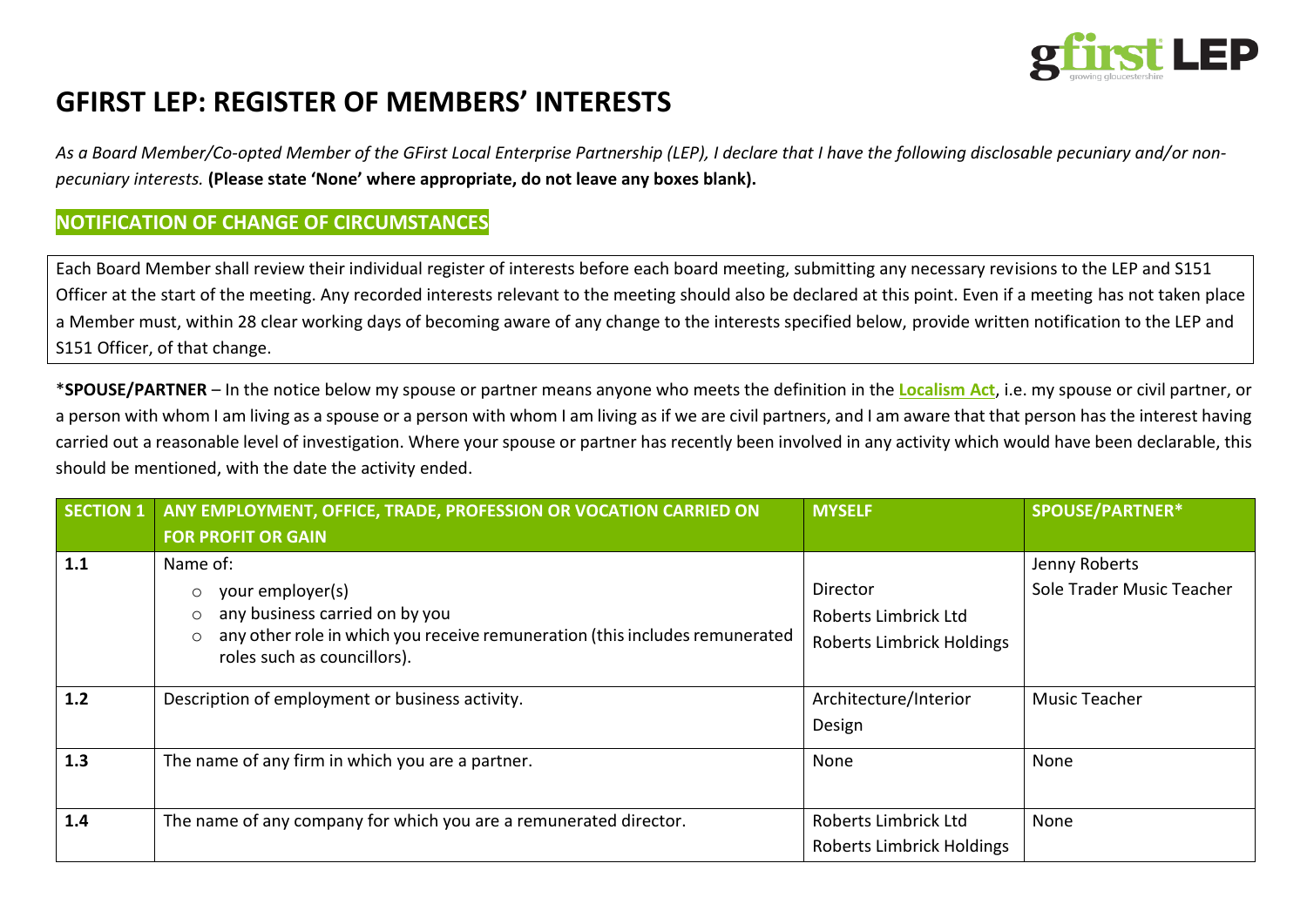

| <b>SECTION 2</b> | <b>SPONSORSHIP</b>                                                                                                                                                                                                                                                                                                                                                                                                                                                                                                  | <b>MYSELF</b>                                                                                                                                                                                                                                                                                                                                                                           | <b>SPOUSE/PARTNER</b> |
|------------------|---------------------------------------------------------------------------------------------------------------------------------------------------------------------------------------------------------------------------------------------------------------------------------------------------------------------------------------------------------------------------------------------------------------------------------------------------------------------------------------------------------------------|-----------------------------------------------------------------------------------------------------------------------------------------------------------------------------------------------------------------------------------------------------------------------------------------------------------------------------------------------------------------------------------------|-----------------------|
| 2.1              | Any financial benefit obtained (other than from the LEP) which is paid as a result of<br>carrying out duties as a Member. This includes any payment or financial benefit<br>from a Trade Union within the meaning of the Trade Union and Labour Relations<br>(Consolidation) Act 1992 (a).                                                                                                                                                                                                                          | None                                                                                                                                                                                                                                                                                                                                                                                    | None                  |
| <b>SECTION 3</b> | <b>CONTRACTS</b>                                                                                                                                                                                                                                                                                                                                                                                                                                                                                                    | <b>MYSELF</b>                                                                                                                                                                                                                                                                                                                                                                           | <b>SPOUSE/PARTNER</b> |
| 3.1              | Any contract for goods, works or services with the LEP which has not been fully<br>discharged by any organisation named at 1.1.                                                                                                                                                                                                                                                                                                                                                                                     | None                                                                                                                                                                                                                                                                                                                                                                                    | None                  |
| 3.2              | Any contract for goods, works or services entered into by any organisation named<br>at 1.1 where either party is likely to have a commercial interest in the outcome of<br>business being decided by the LEP.                                                                                                                                                                                                                                                                                                       | We<br>currently<br>provide<br>Architectural Services on<br>projects funded by the LEP.<br>There is potential for us to<br>be appointed on projects<br>funded by the LEP moving<br>forward. These would be<br>confirmed in the future<br>where a conflict arises. We<br>can provide a list of current<br>and<br>previous<br>projects<br>where the LEP is providing<br>funding if needed. | None                  |
| <b>SECTION 4</b> | <b>LAND OR PROPERTY</b>                                                                                                                                                                                                                                                                                                                                                                                                                                                                                             | <b>MYSELF</b>                                                                                                                                                                                                                                                                                                                                                                           | <b>SPOUSE/PARTNER</b> |
| 4.1              | Any interest you or any organisation listed at 1.1 may have in land or property<br>which is likely to be affected by a decision made by the LEP.<br>This would include, within the area of the LEP:<br>Any interest in any land in the LEP areas, including your place(s) of residency<br>$\circ$<br>Any tenancy where the landlord is the LEP and the tenant is a body in which<br>$\circ$<br>the relevant person has an interest<br>Any licence for a month or longer to occupy land owned by the LEP.<br>$\circ$ | None                                                                                                                                                                                                                                                                                                                                                                                    | None                  |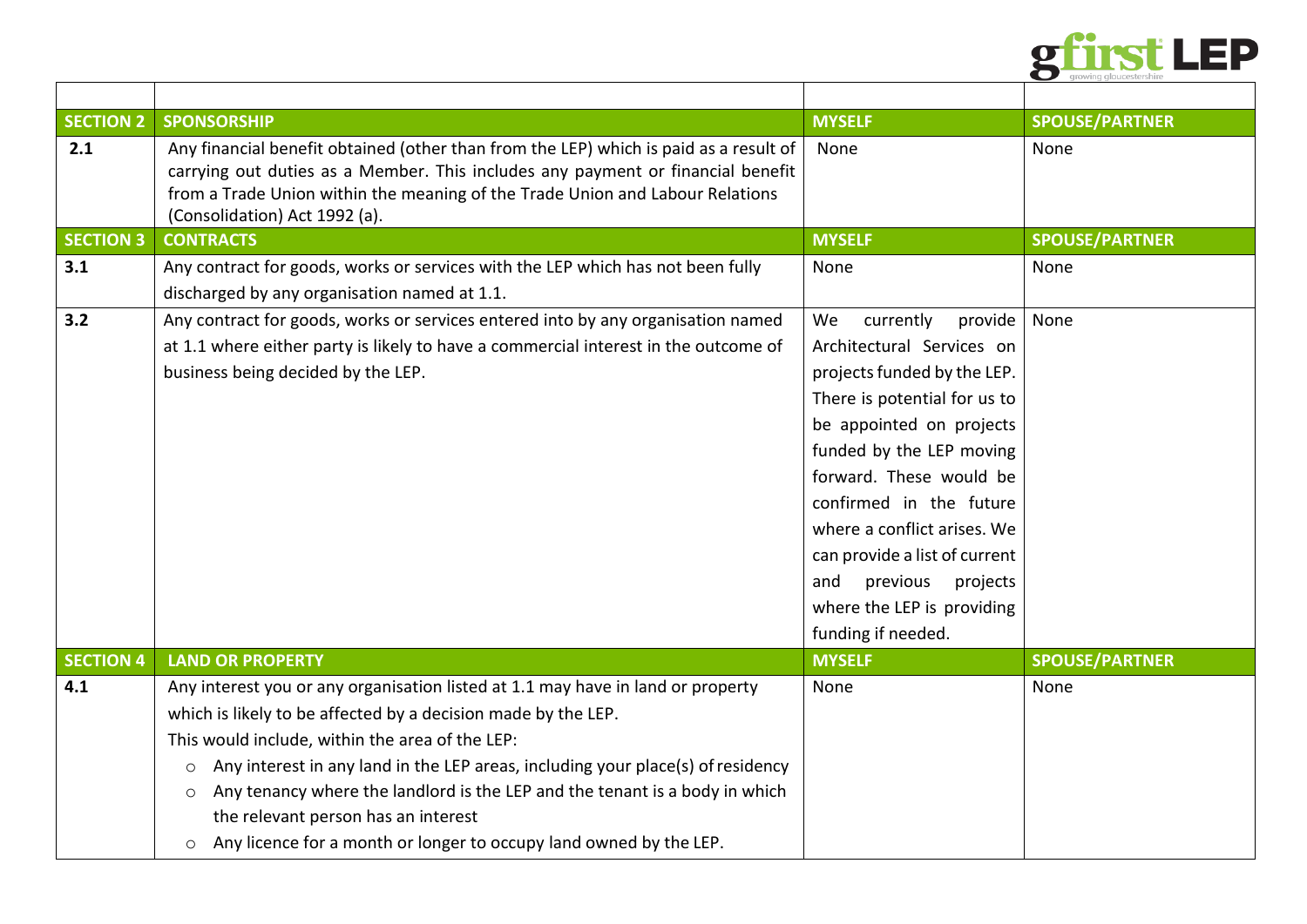

|                  | For property interests, please state the first part of the postcode and the Local                       |                           |                       |
|------------------|---------------------------------------------------------------------------------------------------------|---------------------------|-----------------------|
|                  | Authority where the property resides. If you own/lease more than one property in                        |                           |                       |
|                  | a single postcode area, please state this.                                                              |                           |                       |
| <b>SECTION 5</b> | <b>SECURITIES</b>                                                                                       | <b>MYSELF</b>             | <b>SPOUSE/PARTNER</b> |
| 5.1              | Any interest in securities of an organisation under 1.1 where: -                                        | am 11% shareholder of     | None                  |
|                  | that body (to my knowledge) has a place of business or land in the area of<br>(a)                       | Roberts Limbrick Holdings |                       |
|                  | the LEP; and                                                                                            | Ltd (06585023) and we     |                       |
|                  | $either -$<br>(b)                                                                                       | have a place of business  |                       |
|                  | (i) the total nominal value of the securities exceeds £25,000 or one hundredth                          | within Gloucester.        |                       |
|                  | of the total issued share capital of that body; or                                                      |                           |                       |
|                  | (ii) if the share capital of that body is of more than one class, the total                             |                           |                       |
|                  | nominal value of the shares of any one class in which has an interest exceeds                           |                           |                       |
|                  | one hundredth of the total issued share capital of that class.                                          |                           |                       |
| <b>SECTION 6</b> | <b>GIFTS AND HOSPITALITY</b>                                                                            | <b>MYSELF</b>             | <b>SPOUSE/PARTNER</b> |
| 6.1              | Any gifts and/or hospitality received as a result of membership of the LEP (above<br>the value of £50). | None                      | None                  |

# **OTHER INTERESTS: MEMBERSHIP OF ORGANISATIONS**

*I am a member of, or I am in a position of general control, a trustee of, or participate in the management of:*

1. Any body to which I have been appointed or nominated by the LEP:

No

2. Any body exercising functions of a public nature (eg school governing body or another LEP):

No

3. Any body directed to charitable purposes: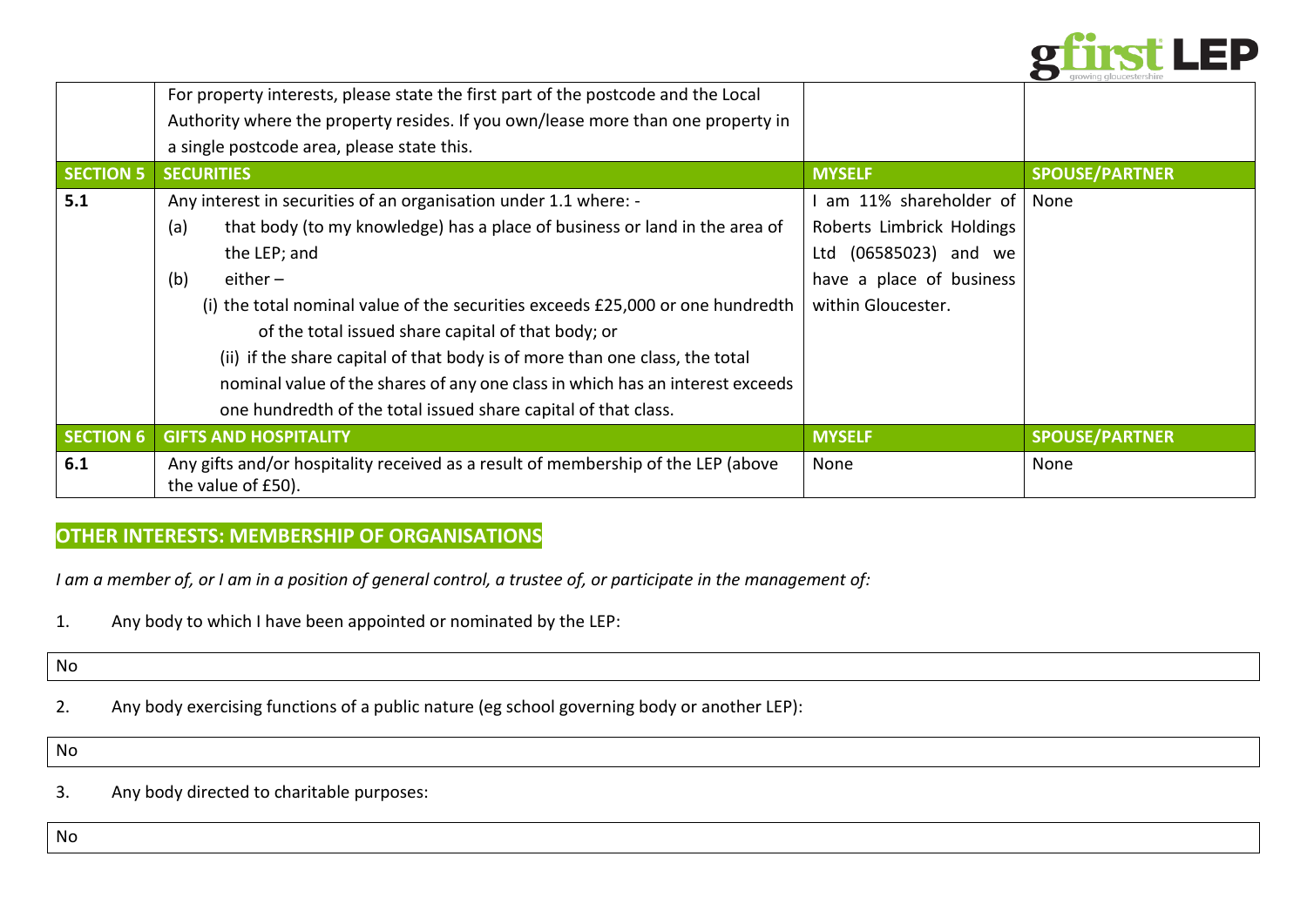

4. Any body, one of whose principal purposes includes the influence of public opinion or policy (including any political party or trade union):

#### No

5. Any local authority (please state any interests you hold as LA leaders/cabinet members for LA land, resources and the LA's commercialinterests):

No

6. Any other interest which I hold which might reasonably be likely to be perceived as affecting my conduct or influencing my actions in relation to my role:

Director of The Gloucestershire Design Review Panel, which is a not for profit business.

## **MEMBER'S DECLARATION AND SIGNATURE**

*I confirm that having carried out reasonable investigation, the information given above is a true and accurate record of my relevant interests, given in good faith and to the best of my knowledge;*

| Date                                         | 29/10/21                   |
|----------------------------------------------|----------------------------|
| <b>Member's Name</b><br>(Capitals - in full) | <b>JOSEPH LUKE ROBERTS</b> |
| Signature                                    |                            |

## **RECEIPT BY LEP**

| Date received by the LEP                | 01/11/2021 |
|-----------------------------------------|------------|
| <b>Signature of LEP Chief Executive</b> |            |